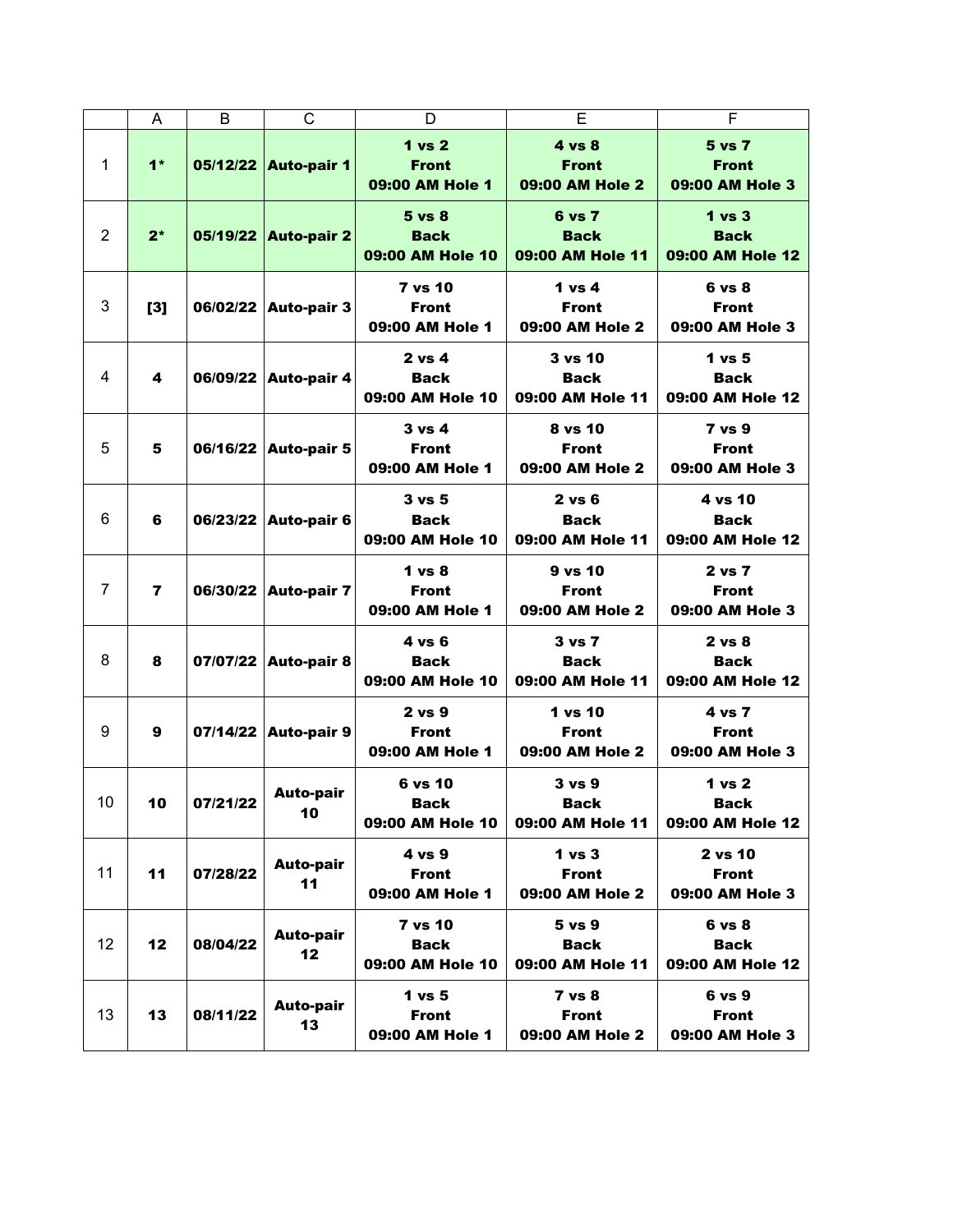|    | A  | B        | С                      | D                                                    | E                                             | F                                                    |
|----|----|----------|------------------------|------------------------------------------------------|-----------------------------------------------|------------------------------------------------------|
| 14 | 14 | 08/18/22 | <b>Auto-pair</b><br>14 | <b>7 vs 9</b><br><b>Back</b><br>09:00 AM Hole 10     | $2$ vs $5$<br><b>Back</b><br>09:00 AM Hole 11 | $3 \text{ vs } 4$<br><b>Back</b><br>09:00 AM Hole 12 |
| 15 | 15 | 08/25/22 | <b>Auto-pair</b><br>15 | 8 vs 9<br><b>Front</b><br>09:00 AM Hole 1            | $2$ vs $6$<br><b>Front</b><br>09:00 AM Hole 2 | $3 \text{ vs } 5$<br><b>Front</b><br>09:00 AM Hole 3 |
| 16 | 16 | 09/01/22 | <b>Auto-pair</b><br>16 | $3 \text{ vs } 6$<br><b>Back</b><br>09:00 AM Hole 10 | $4$ vs 5<br><b>Back</b><br>09:00 AM Hole 11   | $9$ vs $10$<br><b>Back</b><br>09:00 AM Hole 12       |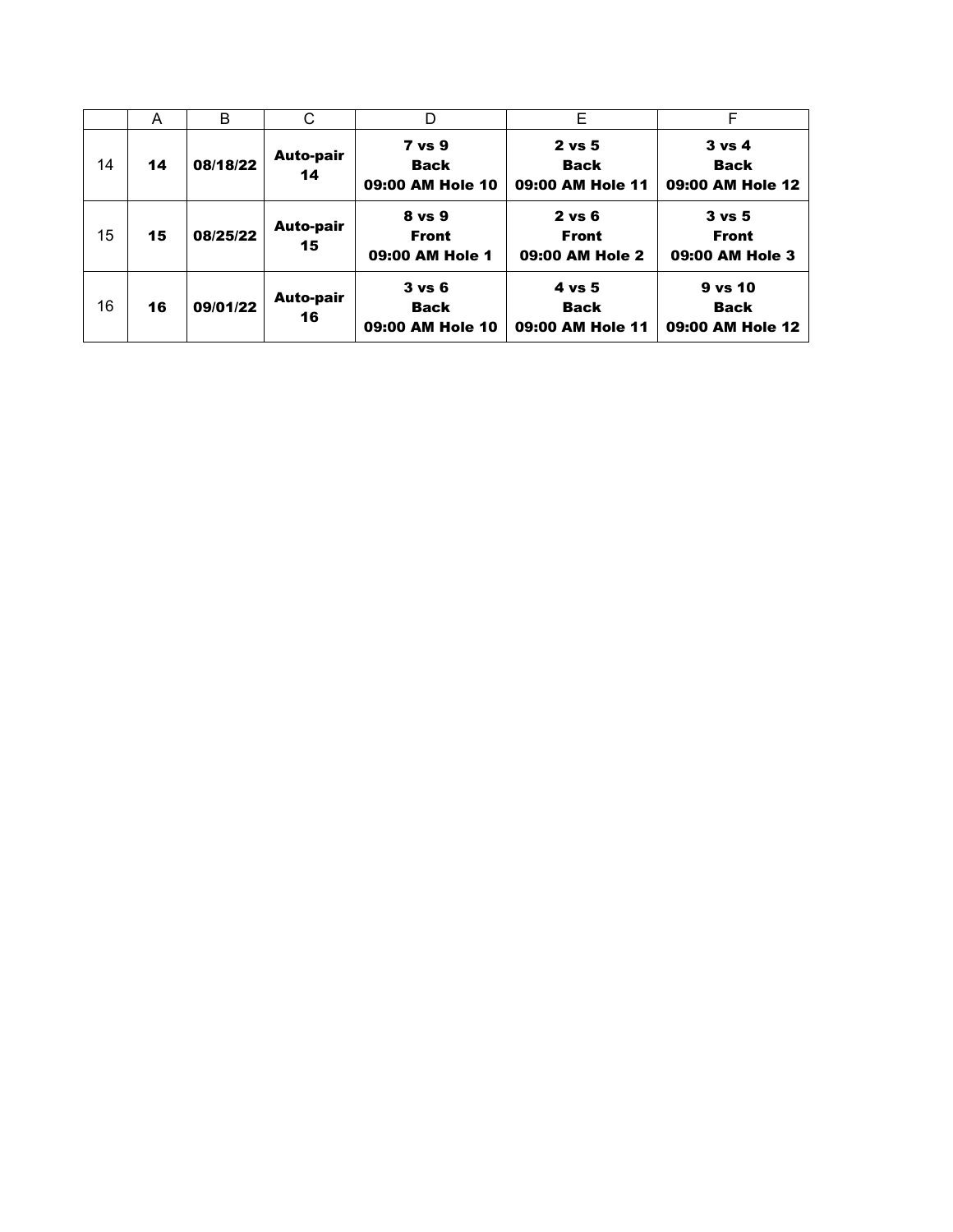|    | G                                             | н                                                    |
|----|-----------------------------------------------|------------------------------------------------------|
| 1  | 3 vs 9<br><b>Front</b><br>09:00 AM Hole 4     | 6 vs 10<br><b>Front</b><br>09:00 AM Hole 5           |
| 2  | 2 vs 10<br><b>Back</b><br>09:00 AM Hole 13    | 4 vs 9<br><b>Back</b><br>09:00 AM Hole 14            |
| 3  | 5 vs 9<br><b>Front</b><br>09:00 AM Hole 4     | 2 vs 3<br><b>Front</b><br>09:00 AM Hole 5            |
| 4  | 7 vs 8<br>Back<br>09:00 AM Hole 13            | 6 vs 9<br>Back<br>09:00 AM Hole 14                   |
| 5  | 1 vs 6<br><b>Front</b><br>09:00 AM Hole 4     | $2$ vs $5$<br><b>Front</b><br>09:00 AM Hole 5        |
| 6  | 8 vs 9<br>Back<br>09:00 AM Hole 13            | 1 vs 7<br><b>Back</b><br>09:00 AM Hole 14            |
| 7  | 3 vs 6<br><b>Front</b><br>09:00 AM Hole 4     | 4 vs 5<br><b>Front</b><br>09:00 AM Hole 5            |
| 8  | 5 vs 10<br>Back<br>09:00 AM Hole 13           | 1 vs 9<br>Back<br>09:00 AM Hole 14                   |
| 9  | 3 vs 8<br><b>Front</b><br>09:00 AM Hole 4     | $5$ vs $6$<br><b>Front</b><br>09:00 AM Hole 5        |
| 10 | 5 vs 7<br><b>Back</b><br>09:00 AM Hole 13     | 4 vs 8<br>Back<br>09:00 AM Hole 14                   |
| 11 | 5 vs 8<br><b>Front</b><br>09:00 AM Hole 4     | 6 vs 7<br><b>Front</b><br>09:00 AM Hole 5            |
| 12 | 1 vs 4<br><b>Back</b><br>09:00 AM Hole 13     | $2 \text{ vs } 3$<br><b>Back</b><br>09:00 AM Hole 14 |
| 13 | $2 \text{ vs } 4$<br>Front<br>09:00 AM Hole 4 | 3 vs 10<br>Front<br>09:00 AM Hole 5                  |